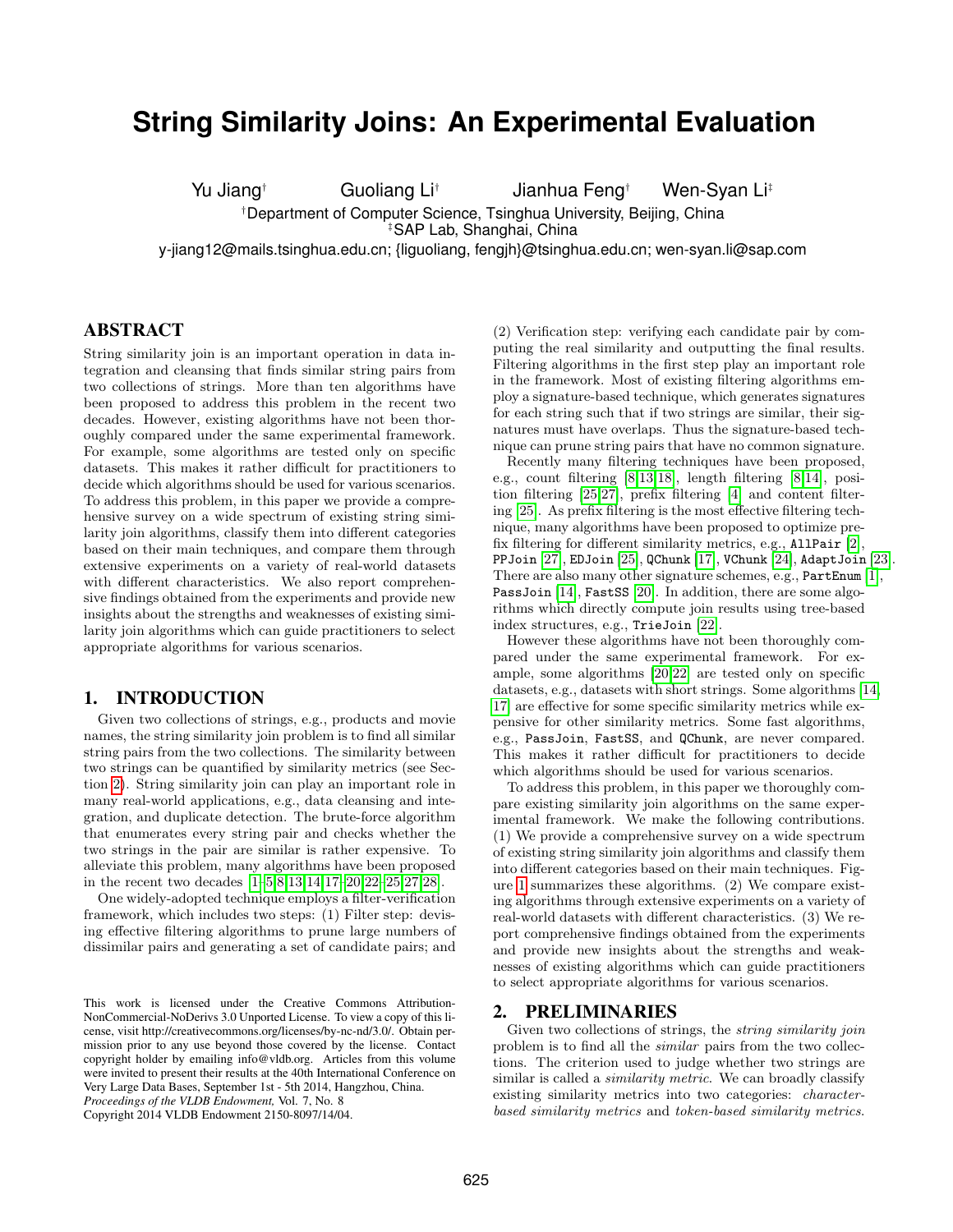

<span id="page-1-0"></span>Character-based Metrics. These metrics quantify the similarity between two strings based on character transformations. They are fit for capturing typographical errors. One representative character-based metric is edit distance. The edit distance between two strings is the minimum number of edit operations required to transform one string to the other, where the allowed edit operations include insertion, deletion, and substitution. For example, consider two strings "vldb" and "pvldb". Their edit distance ED("vldb", " $pvldb"$ ) = 1, since the first one can be transformed to the second one by inserting a character "p". Two strings are similar w.r.t. the edit distance metric if their edit distance is not larger than a given threshold  $\tau$ .

Token-based Metrics. These metrics first transform strings into sets of tokens and then use the set-based similarity metrics to quantify their similarity. The token-based metrics are suitable for long strings, e.g., documents. Two strategies are widely used to transform strings into sets: (1) tokenization and (2) q-grams. The former one tokenizes strings based on special characters, e.g., white-space characters. The latter one uses a string's substrings with length  $q$  to generate the set, where the substring with length  $q$  is called a  $q$ -gram. For example, the 2-gram set of "pvldb" is {"pv", "vl", "ld", "db"}. For simplicity, each element in the set (token or gram) is called a token and we also use string s to denote its corresponding token set, if there is no ambiguity. The well-known token-based metrics include OVERLAP, JACCARD, COSINE, and Dice, defined as below.

OVERLAP:  $OLP(r, s) = |r \cap s|;$ JACCARD:  $\operatorname{Jac}(r,s) = \frac{|r \cap s|}{|r \cup s|};$ COSINE:  $\text{Cos}(r, s) = \frac{|r \cap s|}{\sqrt{r}}$  $|r|*|s|$ ; DICE:  $Dice(r, s) = \frac{2|r\cap s|}{|r|+|s|}$ .

where  $r$  and  $s$  are two string sets.

Two strings are similar w.r.t. the token-based similarity metrics if their similarity is not smaller than a threshold  $\delta$ .

Problem Formulation. Based on these similarity metrics, we formulate the string similarity join problem.

DEFINITION 1 (STRING SIMILARITY JOIN). Given two sets of strings  $R, S$  and a similarity metric, the string similarity join problem is to find the set  $\{(r, s) | r \in R, s \in S, r\}$ and s are similar w.r.t. the similarity metric.

For example, consider the strings in Table [1.](#page-1-1) Suppose we use JACCARD and the threshold is 0.4. We tokenize the

<span id="page-1-1"></span>Table 1: An Example String Set.

| $\Box$         | String                          |
|----------------|---------------------------------|
| s <sub>1</sub> | database concepts system        |
| s <sub>2</sub> | database large-scale techniques |
| $s_3$          | programming concepts oracle     |
| $s_4$          | programming techniques oracle   |
| $s_{5}$        | database system illustration    |

<span id="page-1-2"></span>Table 2: Algorithms and Supported Metrics  $(TOKEN=\{OLP, Jac, CoS, DICE\} | ALL=\{ED\}|| TOKEN).$ 

| $10$ NEIV $-$   OEI, $9$ AU, OOS, DIUE $\beta$ , ABB $-$   DD $\beta$ I ONEIV |           |             |                  |                |  |
|-------------------------------------------------------------------------------|-----------|-------------|------------------|----------------|--|
| Techniques                                                                    |           | Algorithms  | Parameters       | <b>Metrics</b> |  |
|                                                                               | Count     | GramCount   | q (for ED)       | All            |  |
|                                                                               |           | ListMerger  | $q$ (for ED)     | All            |  |
|                                                                               |           | AllPair     | q (for ED)       | All            |  |
| Signature                                                                     |           | PPJoin      | N/A              | TOKEN          |  |
|                                                                               | Prefix    | EDJoin      | q                | ED             |  |
|                                                                               |           | QChunk      | $\boldsymbol{q}$ | ED             |  |
|                                                                               |           | AdaptJoin   | $q$ (for ED)     | All            |  |
|                                                                               |           | VChunk      | rules            | ED             |  |
|                                                                               | Partition | PartEnum    | N1, N2           | All            |  |
|                                                                               |           | PassJoin    | N/A              | All            |  |
|                                                                               | Neighbor  | FastSS      | N/A              | ED             |  |
|                                                                               | Tree      | M-Tree      | N/A              | ED             |  |
| Tree                                                                          | Trie      | TrieJoin    | N/A              | ED             |  |
|                                                                               | B-Tree    | $Bed$ -tree | q                | ED             |  |

string to generate a set using white spaces. The JACCARD similarity of  $s_3$  and  $s_4$  is 0.5, thus  $(s_3, s_4)$  is a similar pair. Here the similarity-join result is  $\{(s_1, s_5), (s_3, s_4)\}.$ 

Figure [1](#page-1-0) classifies existing similarity join algorithms into different categories. Algorithms in the same rectangle belong to the same category. Each edge  $A \stackrel{C}{\rightarrow} B$  denotes that algorithm B improves algorithm A by introducing new technique C. More details of these algorithms will be discussed later. Table [2](#page-1-2) illustrates their supported similarity metrics.

## 3. FILTER-VERIFICATION FRAMEWORK

In this section, we introduce the filter-verification framework. We first discuss the filter step (Section [3.1\)](#page-1-3) and then introduce the verification step (Section [3.2\)](#page-2-0).

#### <span id="page-1-3"></span>3.1 Filter Step

The filter step aims to devise effective filtering algorithms to prune dissimilar pairs. Since the filtering algorithm itself has overhead, it is a tradeoff between filtering power and filtering cost. In other words, the filtering algorithm should be "light-weight" while pruning large numbers of dissimilar pairs. In addition, for exact similarity joins, the filtering algorithms should not involve any false negative. To meet these requirements, one widely-used technique in the filter step is the signature-based technique, which generates a set of signatures for each string such that if two strings are similar they must share at least one common signature (and prunes the dissimilar pairs that have no common signature). We will introduce various signature schemes in Section [4.](#page-2-1)

To facilitate utilizing signatures to do pruning, existing algorithms usually build an inverted index, where entries are signatures and each signature is associated with an inverted list of strings that contain the signature. Then for each string, to find its candidates that share common signatures with the string, these algorithms first generate the signatures of this string and then the strings in the inverted lists of these signatures will be the candidates of this string.

Self-Join. We first discuss the algorithm for the self-join case, i.e.,  $R = S$ . Algorithm [1](#page-2-2) illustrates the pseudo code of the filter-verification algorithm. It iteratively builds the inverted index. First it initializes an empty index (line [2\)](#page-2-3).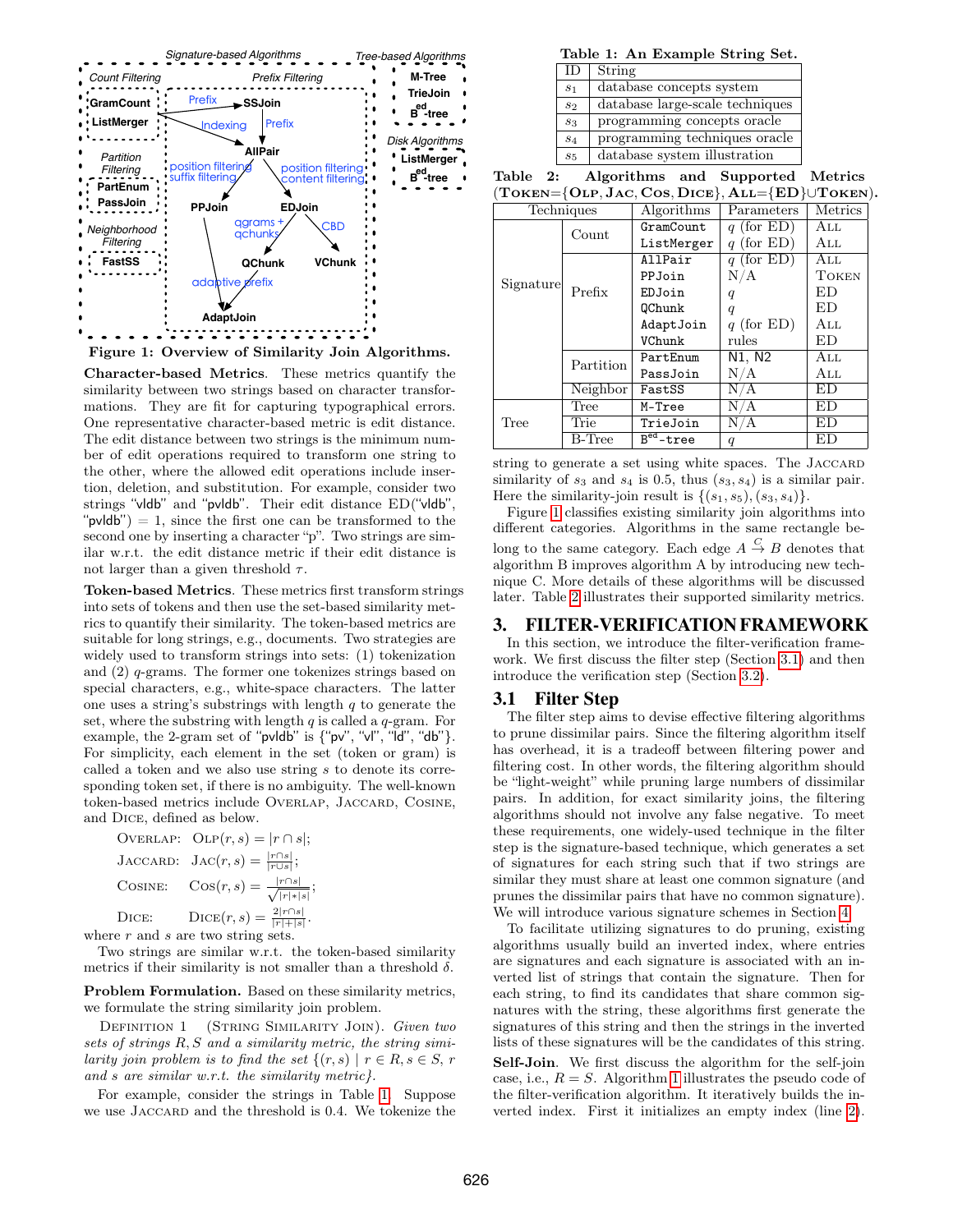<span id="page-2-4"></span><span id="page-2-3"></span><span id="page-2-2"></span>Algorithm 1: Signature-based Framework (Self-Join) Input: String set S Output: The similarity join result set A  $1 \ A \leftarrow \Phi$ ; 2 Initialize an empty index  $\mathcal{I}$ ; // a map from a signature to a list of string IDs 3 for each  $s \in S$  do 4 Generate the signature set  $S<sub>s</sub>$  of string s; 5 for each sig  $\in S_s$  do 6 **for** each  $c \in \mathcal{I}[sig]$  do  $\tau$  | | verify $(c, s)$ ; 8 if c is similar to s then  $A = A \cup \{(c, s)\};$  $\mathfrak{g}$  | append s to  $\mathcal{I}[sig];$ 10 return  $A$ ;

<span id="page-2-7"></span><span id="page-2-6"></span><span id="page-2-5"></span>Then for each string s, it generates s's signature set  $S_s$ (line [4\)](#page-2-4). For each signature  $sig \in \mathcal{S}_s$ , it retrieves the inverted list  $\mathcal{I}[sig]$ . Each string c in the list is a candidate of s and it verifies candidate pair  $(c, s)$  (line [7\)](#page-2-5). If c and s are similar, it adds the pair into the result set (line [8\)](#page-2-6). Notice that it requires to append s into the list  $\mathcal{I}[sig]$  (line [9\)](#page-2-7).

R-S Join. The above techniques can be easily extended to support the case of  $R \neq S$ . It first builds the inverted index for strings in one set, e.g.,  $R$ , and then scans strings in the other set  $S$  and uses the index on  $R$  to compute the results.

For example, consider the strings in Table [1.](#page-1-1) Suppose we use JACCARD and the threshold  $\delta$  is 0.4. According to the definition of JACCARD, if the similarity between two strings is larger than 0, they should share at least one common token. Thus we can take the token set as the signature set. For example, the signature set of  $s_1$  is {"database", "concepts", "system"}. Using this signature scheme, it generates the following candidate pairs:  $(s_2, s_1), (s_4, s_2), (s_4, s_3), (s_5, s_1), (s_5, s_2).$ Obviously, the number of candidate pairs is reduced from 10 to 5. In the verification step, it verifies each candidate pair by computing their real similarity. For example, we will eliminate pair  $(s_2, s_1)$  since their similarity  $(0.2)$  is smaller than the threshold  $(0.4)$ . Similarly, we can prune  $(s_4, s_2)$ and  $(s_5, s_2)$ . Here we get two results:  $(s_4, s_3)$  and  $(s_5, s_1)$ .

# <span id="page-2-0"></span>3.2 Verification Step

The verification step aims to verify each candidate pair by computing the real similarity.

Token-based Metrics. The token-based similarity metrics rely on the overlap of two string sets and string set sizes to compute the similarity. It is easy to get the string set sizes, and we discuss how to compute the overlap. It first sorts the tokens in the set (e.g., by alphabetical order) and then uses a merge-based algorithm to compute the overlap.

Character-based Metrics. The dynamic programming algorithm is used to compute the edit distance. Given two strings r and s, a matrix M with  $|r|+1$  rows and  $|s|+1$ columns is used to compute their edit distance, where  $|r|(|s|)$ is the length of  $r(s)$ .  $M[i][j]$  is the edit distance between the prefix of  $r$  with length  $i$  and the prefix of  $s$  with length  $j$ . Initially  $M[i][0] = i$  and  $M[0][j] = j$  for  $0 \le i \le |r|$  and  $0 \leq j \leq |s|$ . Then each value of the matrix can be computed using the following equation,

$$
M[i][j] = \min(M[i-1][j]+1, M[i][j-1]+1, M[i-1][j-1]+ \gamma),
$$

where  $\gamma = 0$  if the *i*-th character of r is equal to the j-th character of s;  $\gamma = 1$  otherwise. Obviously, the complexity of this algorithm is  $\mathcal{O}(|r||s|)$ .

To avoid unnecessary computations, given an edit-distance threshold  $\tau$ , only values  $M[i][j]$  for  $|i-j| \leq \tau$  are required to compute since  $M[i][j] > \tau$  for  $|i - j| > \tau$ . Thus in each row (or column), only  $2\tau+1$  values are required to compute and the complexity can be improved to  $\mathcal{O}((2\tau+1)\cdot\min(|r|,|s|))$  =  $\mathcal{O}(\tau \cdot \min(|r|, |s|))$ . Moreover, the early termination techniques [\[14\]](#page-11-4) can be used to further improve the performance.

# <span id="page-2-1"></span>4. SIGNATURE-BASED ALGORITHMS

In this section, we discuss signature-based filtering algorithms. We first introduce the count filtering (Section [4.1\)](#page-2-8) and length filtering (Section [4.2\)](#page-2-9). Then we discuss the prefix filtering (Section [4.3\)](#page-3-0). Finally we introduce other signaturebased algorithms (Section [4.4\)](#page-4-0).

## <span id="page-2-8"></span>4.1 Count Filtering

Count filtering is proposed in GramCount [\[8\]](#page-11-2). The basic idea is that if two strings are similar, their signatures must share at least  $T$  common signatures. In other words, if the number of shared signatures between two strings is smaller than  $T$ , the string pair can be pruned. GramCount utilizes this property to support edit distance. ListMerger extends GramCount to support token-based metrics in [\[13,](#page-11-3)[18\]](#page-11-11).

**Computing T. GramCount** generates  $q$ -grams for each string and takes q-grams as signatures. Suppose edit-distance threshold is  $\tau$ . As one edit operation destroys at most q grams and string s has  $|s| + 1 - q$  grams, if strings r and s are similar, their signature sets share at least  $T = \max(|r|, |s|)+1-q-q\tau$ signatures. ListMerger takes each token as a signature. Suppose the overlap threshold is  $\delta$ . Two strings are similar w.r.t. the overlap similarity, they must share at least  $\delta$ common signatures, and  $T = \delta$ . Other token-based metrics can be converted to overlap. We take JACCARD as an example. If  $\frac{|r\cap s|}{|r\cup s|} = \frac{|r\cap s|}{|r|+|s|-|r\cap s|} \ge \delta$ , it is easy to deduce that  $|r \cap s| \geq \lceil \delta |s| \rceil$  and  $T = \lceil \delta |s| \rceil$ . Similar techniques can be applied to COSINE and DICE. Thus if string  $r$  is similar to s,  $r$  shares at least  $T$  signatures with  $s$ , where

<span id="page-2-10"></span>
$$
T = \begin{cases} |s| + 1 - q - q\tau & \text{ED} \\ \delta & \text{OLP} \\ \lceil \delta |s| \rceil & \text{Jac} \\ \lceil \delta^2 |s| \rceil & \text{Cos} \\ \lceil \frac{\delta}{2 - \delta} |s| \rceil & \text{Dice} \end{cases}
$$
 (1)

Pruning with T. ListMerger builds inverted indexes for signatures. For each string  $s$ , ListMerger generates its signatures and retrieves inverted lists of its signatures. For each string  $r$  on these lists, ListMerger computes its count number, which is the number of lists that contain r. Obviously if the count number of string  $r$  is small than  $T$ , it can prune the pair  $(r, s)$ . This is called the T-occurrence problem. Five efficient algorithms have been proposed to solve this problem by merging inverted lists [\[13,](#page-11-3)[18\]](#page-11-11) and the two heap-based algorithms MergeOpt [\[18\]](#page-11-11) and DivideSkip [\[13\]](#page-11-3) achieved better performance.

# <span id="page-2-9"></span>4.2 Length Filtering

Length filtering is proposed in GramCount [\[8\]](#page-11-2). The basic idea is that if two strings are similar, their length difference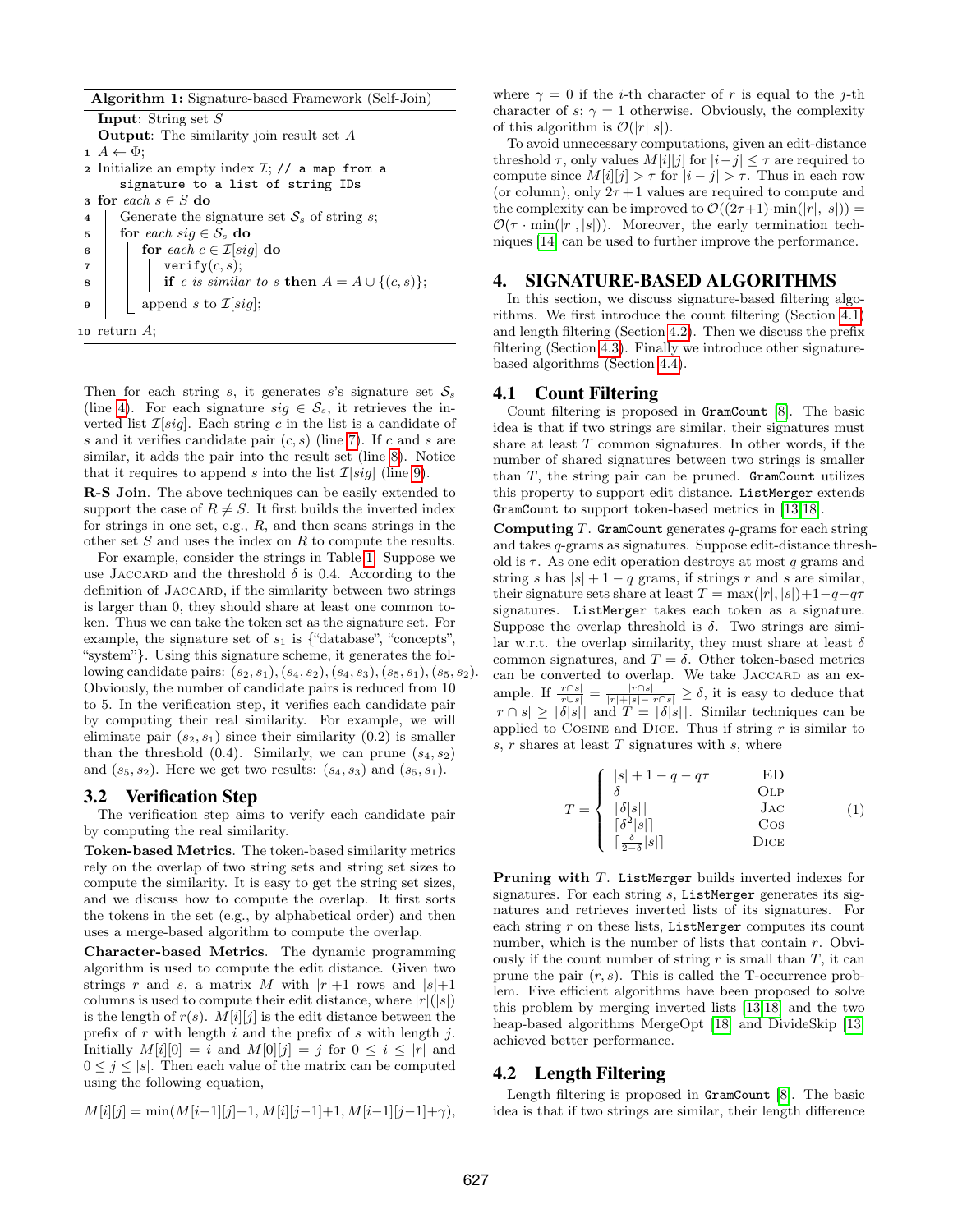<span id="page-3-1"></span>cannot be large. Formally, if a string  $r$  is similar to  $s$ , then

$$
\text{ED}: \quad |s| - \tau \le |r| \le |s| + \tau
$$
\n
$$
\text{Jac}: \quad \delta|s| \le |r| \le \frac{|s|}{\delta}
$$
\n
$$
\text{Cos}: \quad \delta^2|s| \le |r| \le \frac{|s|}{\delta^2}
$$
\n
$$
\text{DICE}: \quad \frac{\delta}{2 - \delta}|s| \le |r| \le \frac{2 - \delta}{\delta}|s|
$$
\n
$$
(2)
$$

To utilize the length filtering, one can partition the strings into different groups  $G_{l_1}, G_{l_2}, \cdots, G_{l_n}$  and strings in each group have the same length. The string pairs between two groups  $G_{l_i}$  and  $G_{l_j}$  can be pruned, if the string lengths of the two groups do not satisfy Equation [2.](#page-3-1)

## <span id="page-3-0"></span>4.3 Prefix Filtering

## *4.3.1 Prefix Filtering*

The prefix filtering is proposed in SSJoin [\[4\]](#page-11-12) which focuses on enabling similarity joins inside DBMS. AllPair [\[2\]](#page-11-13) extends the idea and proposes a prefix filtering based framework. We first use the OVERLAP similarity to illustrate how prefix filtering works and then apply it to other metrics.

Overlap. Assume we have a global ordering on all tokens in the string sets, e.g., the alphabetical order or inverse document frequency (idf) order. For each string, the prefix filtering sorts its tokens based on the given token ordering. Given the overlap threshold  $\delta$ , for each string s, the prefix filtering selects the first  $|s| - \delta + 1$  tokens as the signatures, denoted by  $s_p$ . It is easy to prove that if two strings r and s are similar, then  $s_p \cap r_p \neq \phi$ . For example, consider the first two strings "database concepts system" and "database largescale techniques" in Table [1.](#page-1-1) Suppose the overlap threshold is 2. The prefix size is  $3-2+1=2$ . Assume the tokens are sorted by idf in the descending order. The prefix filtering selects "concepts system" and "large-scale techniques" as their prefixes. As their prefixes have no overlap, the pair can be pruned. Existing methods use idf in descending order and take tokens with large idf (infrequent tokens) as signatures. EDIT DISTANCE. The gram-based method [\[8\]](#page-11-2) is used to support the edit distance. It generates the  $q$ -gram set for each string, sorts the grams based on a global ordering, and selects the first  $q\tau + 1$  grams as its signatures. It is easy to prove that if r and s are similar, their prefixes must have common signatures. This is because each edit operation can only destroy at most q q-grams, and if more than  $q\tau + 1$ grams are destroyed, it requires at least  $\tau+1$  edit operations. For example, consider strings "sigmod" and "sigir" with edit-distance threshold  $\tau = 1$ . It sorts the q-grams by idf in descending order and generates their prefixes (underlined grams): {gm, mo, od, ig, si} and {gi, ir, ig, si}. Since they do not share any common signature, this pair will be pruned.

Based on Equation [1,](#page-2-10) for string s, the prefix filtering sorts its tokens and selects its first  $p$  tokens as signatures, where

$$
p = \begin{cases} q\tau + 1 & \text{ED} \\ |s| - \delta + 1 & \text{OLP} \\ \lfloor (1 - \delta) |s| \rfloor + 1 & \text{Jac} \\ \lfloor (1 - \delta^2) |s| \rfloor + 1 & \text{Cos} \\ \lfloor (1 - \frac{\delta}{2 - \delta}) |s| \rfloor + 1 & \text{Dice} \end{cases}
$$
(3)

## 4.3.2 Optimizations on EDIT DISTANCE

EDJoin [\[25\]](#page-11-8). The EDJoin algorithm proposes two optimization techniques to improve prefix filtering for edit distance.

(1) Position Filtering. EDJoin removes unnecessary signatures from the prefix to further reduce the prefix length. For example, consider string "sigmod" with  $q = 2$  and  $\tau = 1$ . Suppose the signatures are "si", "gm" and "od" in the prefix filtering. EDJoin proves that it can remove the last signature "od" safely since it requires at least  $\tau + 1$  edit operations to destroy both "si" and "gm". EDJoin devises effective algorithms to detect and remove unnecessary signatures.

(2) Content Filtering. The position filtering prunes dissimilar pairs using grams' positions. It is effective for mismatch grams scattered in different positions in the string but ineffective for consecutive grams. To alleviate this problem, EDJoin proposes the content filtering to do further pruning. For example, consider the following two strings: sigmod and sigkdd. Consider the underlined substrings. Suppose the edit-distance threshold is  $\tau = 1$ . As the two substrings is rather different, EDJoin can prune this pair. To achieve this goal, EDJoin uses the  $L_1$  distance as a bound of edit distance to do pruning, where  $L_1$  distance between two strings is the total number of different characters. EDJoin proves that the edit distance cannot be smaller than half of the  $L_1$ distance. For example, the  $L_1$  distance of the two substrings is 4 so the edit distance between the two strings is at least 2. Therefore, this pair can be pruned safely.

QChunk [\[17\]](#page-11-5). The QChunk algorithm contains two types of signatures:  $q$ -grams and  $q$ -chunks. The  $q$ -chunks are  $q$ -grams with starting positions at  $i * q + 1$  for  $0 \leq i \leq \frac{l-1}{q}$  where l is the string length. To guarantee the last  $q$ -chunk has exactly q characters, it appends several special characters, e.g., \$. For example, the q-chunks of "vldbj" are  $\{\text{``v1''}, \text{``db''}, \text{``j$''}\}.$ Let  $g_q$  denote the q-gram set and  $c_q$  denote the q-chunk set. Given two strings  $r$  and  $s$ , QChunk proves if they are similar,

(1) 
$$
|g_q(r) \cap c_q(s)| \ge \lceil \frac{|s|}{q} \rceil - \tau
$$
, and

$$
(2)|c_q(r)\cap g_q(s)|\geq \lceil\frac{|r|}{q}\rceil-\tau.
$$

To use the two properties, QChunk devises two strategies to prune dissimilar pairs. The first one is to index  $q$ -grams of r and use q-chunks of s to generate candidates. The second one is to index q-chunks of  $r$  and use  $q$ -grams of  $s$  to generate candidates. Both of the two strategies can be applied into the prefix filtering framework. Moreover, QChunk devises effective techniques to decrease the number of signatures to the lower bound  $\tau + 1$  which are similar to those in EDJoin.

#### <span id="page-3-2"></span>*4.3.3 Optimizations on* Jaccard*,* Cosine*,* Dice

PPJoin [\[27\]](#page-11-9). The PPJoin algorithm proposes two optimization techniques for JACCARD, COSINE, and DICE.

(1) Position Filtering. It is similar to the first optimization of EDJoin, by using positions of signatures to prune dissimilar pairs. For example, consider the following two sets sorted by the alphabetical order:  $\{B, C, D, E, F\}, \{A, B, C, D, F\}.$ Suppose the JACCARD threshold is 0.8. The prefix filtering selects the first  $5{\text -}0.8^*5{\text +}1{\text =}2$  tokens as the signatures (underlined). As the two prefixes have overlaps, the prefix filtering cannot prune the pair. However, from two prefixes, one can easily estimate the lower bound of the union size  $(3+3=6)$  and the upper bound of the intersection size  $(1+3=4)$ . Thus the upper bound of the JACCARD similarity can be computed  $(\frac{4}{6})$ . Since the upper bound is smaller than the threshold, the position filtering can prune this pair. Similar ideas can be applied to Cosine and Dice.

 $(2)$  Suffix Filtering. It probes tokens in the suffix to estimate a tighter upper bound. For example, consider the following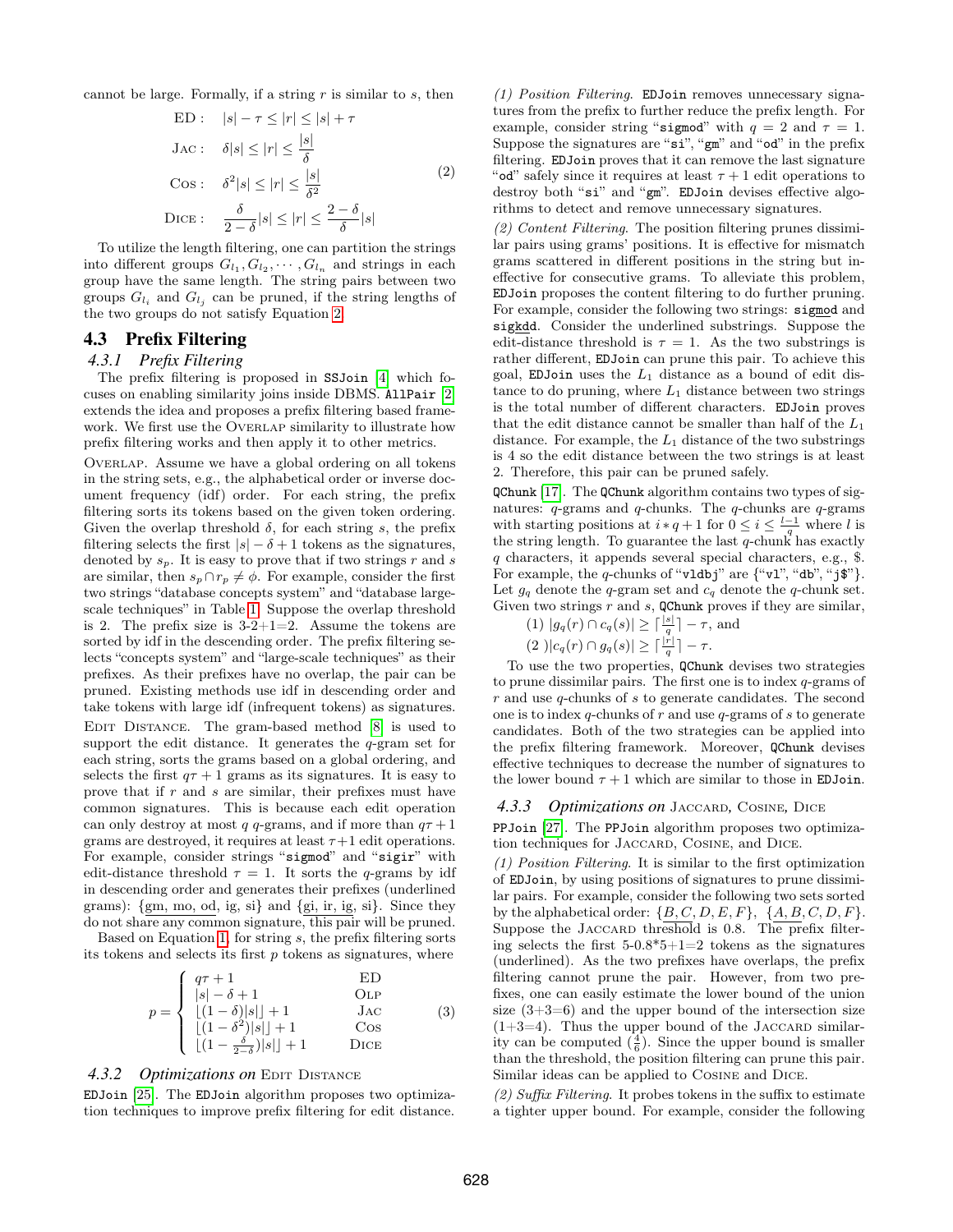two sets ("?" stands for unknown signatures):

$$
\{A, B, D, E, ?, ?, ?, ?, ?, Q, ?, ?, ?, ?, ?, ?\}
$$
  

$$
\{A, C, D, E, ?, ?, ?, Q, ?, ?, ?, ?, ?, ?, ?, ?\}
$$

This pair cannot be pruned by the first optimization technique since the upper bound is  $\frac{17}{19} > 0.8$ . It chooses the middle token in the suffix of the first set and uses it to do a binary search in the second set. By using the searching result position, it can estimate a tighter upper bound of the Jaccard similarity. In the example, the upper bound of the intersection size is  $3+4+1+7=15$ , the lower bound of the union size is  $5+6+1+9=21$ , and the upper bound of the JACCARD similarity is  $\frac{15}{21}$  < 0.8. Then this pair can be pruned by the suffix filtering. PPJoin iteratively estimates much tighter upper bounds [\[27\]](#page-11-9).

#### *4.3.4 The* AdaptJoin *Algorithm*

The AdaptJoin algorithm aims to improve the prefix filtering fundamentally for all similarity metrics [\[23\]](#page-11-15). All the aforementioned algorithms select fixed-length prefix for strings with same length (different content), and they take the string pairs which have common signatures as candidate pairs. However, it is worth noting that if  $l$  more tokens in the set are selected into the prefix, called l-prefix scheme, two similar strings should share at least  $l + 1$  signatures. Thus the filtering power is enhanced while it involves more filtering cost. Thus there is a tradeoff and the AdaptJoin algorithm proposes an adaptive framework to choose the best prefix scheme to achieve high performance.

# <span id="page-4-0"></span>4.4 Other Signatures

## *4.4.1 The* VChunk *Algorithm*

The VChunk algorithm [\[24\]](#page-11-14) is designed for the edit distance. The signatures of VChunk are variable-length chunks, called "vchunk". The key part of the signature generation is the chunk boundary dictionary (CBD) which is a set of rules used to split the strings into chunks. For example, "vl" can be a rule. For each string, if it contains a substring "vl", VChunk cuts the string just after the substring. For example, the string "pvldb" will be split into two chunks: "pvl" and "db" by this rule. VChunk proposes the tail-restricted CBD which is a subset of all the CBDs and proves that if using a tail-restricted CBD to split strings, any edit operation will destroy at most 2 chunks. Thus the gram-based technique can be applied to the chunks split by CBDs. Next we define the tail-restricted CBD. It divides the character alphabet  $\Sigma$ in the strings into two disjoint subsets: the prefix character set P and the suffix character set Q (i.e.,  $P \cup Q = \Sigma$  and  $P \cap Q = \phi$ ). All the rules in the CBD can be described by regular expression  $[P]^*[Q]$  which denotes strings with arbitrary numbers of characters from  $P$  and a single character from Q. For example,  $\{\text{``v1''}, \text{``v''}\}$  is an invalid tail-restricted CBD and  $\{``v1", "d"\}$  is a valid tail-restricted CBD. If this CBD is used to split string "pvldb", it will get three chunks {"pvl", "d", "b"}. VChunk adopts similar techniques of EDJoin to do the similarity join using the CBD. The most important part of this algorithm is to select a proper method to generate the CBD. More details are referred to [\[24\]](#page-11-14).

#### *4.4.2 The* PassJoin *Algorithm*

The PassJoin algorithm [\[14\]](#page-11-4) employs a partition-based framework. We will first introduce how to support the edit

distance and then extend the idea to other metrics. The basic idea is based on the pigeon-hole principle. Given an edit-distance threshold  $\tau$ , for each string s, PassJoin splits the string into  $\tau + 1$  segments and if another string r is similar to the string  $s, r$  must contain a substring which is equal to one of the segments of string s. For example, consider the following two strings with threshold  $\tau = 2$ :  $\{si|gm|od, pvldb\}$ . As the second string does not contain any substring that matches a segment of the first one, their edit distance must be larger than 2.

Intuitively, one should enumerate all substrings to check the condition, and this process is obviously rather expensive. To alleviate this problem, PassJoin proposes the multi-matchaware selection technique to select the minimum number of substrings. The number of selected substrings can be reduced to  $\lfloor \frac{\tau^2 - \Delta^2}{2} \rfloor + \tau + 1$ , where  $\Delta = ||r| - |s||$  is the length difference between two strings. For example, suppose  $\tau = 3$ and  $\Delta = 1$ . PassJoin selects only 8 substrings.

For JACCARD, COSINE and DICE, PassJoin can convert them to EDIT DISTANCE. Take JACCARD as an example. First, PassJoin sorts all the tokens in the set based on a global ordering. Next it converts the JACCARD threshold to OVERLAP and then to EDIT DISTANCE. Notice that how to convert Jaccard to Overlap has been discussed in Sec-tion [4.1.](#page-2-8) Here we discuss how to convert OVERLAP to EDIT DISTANCE. Suppose the OVERLAP threshold is  $\tau$ . Then the corresponding edit-distance threshold is at most  $l_1 + l_2 - 2\tau$ where  $l_1$  and  $l_2$  are the numbers of tokens in the two sets respectively. This is because one string can be transformed to another string by  $l_1 - \tau$  deletions and  $l_2 - \tau$  insertions. Since  $l_2$  is unknown when building the index, one can use the maximum possible length  $\lfloor \frac{l_1}{\delta} \rfloor$  (see Equation [2\)](#page-3-1) to replace  $l_2$ . Thus given a string with length l, the JACCARD threshold  $\delta$  can be converted to the edit-distance threshold  $\tau = \lfloor \frac{1-\delta}{\delta}l \rfloor$ . For Cosine and Dice, the thresholds are respectively  $\tau = \frac{1-\delta^2}{\delta^2}$  $\frac{-\delta^2}{\delta^2}l$  and  $\tau = \lfloor \frac{2(1-\delta)}{\delta}l \rfloor$ .

#### *4.4.3 The* PartEnum *Algorithm*

The PartEnum algorithm [\[1\]](#page-11-0) is designed for hamming distance which is the minimum number of substitutions required to change one string to the other. The signature of the PartEnum algorithm is a combination of "partition" and "enumeration". There are two parameters in the PartEnum algorithm: N1 and N2. Given a hamming distance threshold  $\tau$ , in the first level, it partitions the string into N1 parts. According to the pigeon-hole principle, there should exist at least one partition and the corresponding partitions of the two strings have hamming distance no larger than  $\tau_2 = \lfloor \frac{\tau}{N1} \rfloor$ . In the second level, it partitions each part into N2 partitions and generates the enumeration signatures: all possible combinations of selecting  $N2 - \tau_2$  parts from N2 parts (i.e.,  $\binom{N2}{N2-\tau_2}$  combinations). Obviously if two strings are similar, they must share a common signature.

Next we introduce how to convert the JACCARD threshold  $\delta$  to the hamming distance threshold. Suppose all strings are with the same length  $l$ . If the JACCARD similarity of two strings is not smaller than  $\delta$ , then their Overlap should be not smaller than  $\frac{2\delta l}{1+\delta}$ . Thus the hamming distance between their vectors should be no larger than  $2l - 2 * \frac{2\delta l}{1+\delta} = \frac{2(1-\delta)l}{1+\delta}$ . Similarly, both thresholds of Cosine and Dice can be converted to  $\frac{2l}{1-\delta}$ . To deal with strings with different lengths, it splits all the strings into groups based on string lengths,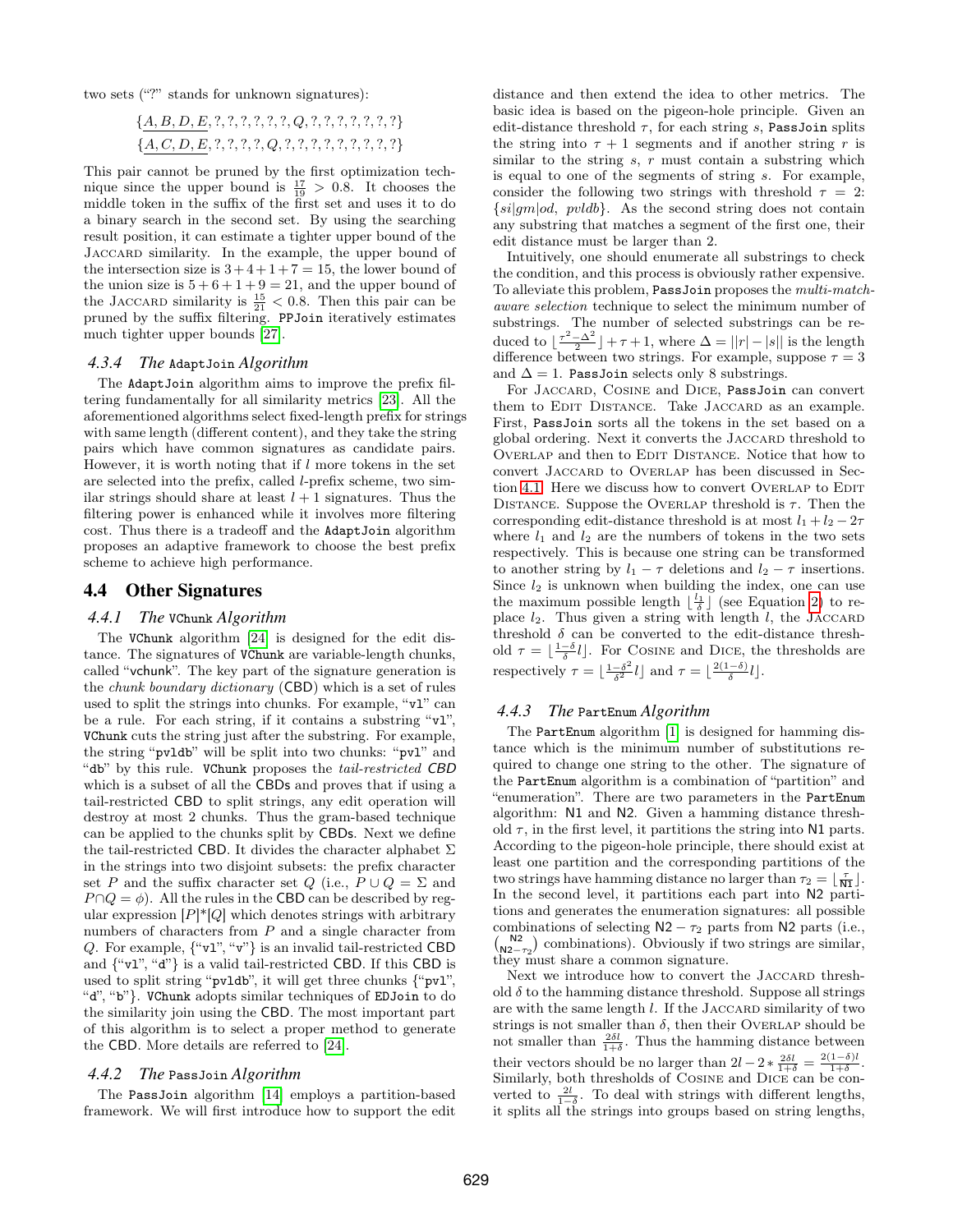applies the techniques to strings in the same group, and uses the length filtering to do pruning between different groups. Finally, we discuss how to convert the ED threshold  $\tau$  to the hamming distance threshold. It also uses the q-gram based method. Since an edit operation can at most destroy  $q$   $q$ grams, the ED threshold  $\tau$  can be converted to the hamming distance threshold  $2q\tau$ .

## *4.4.4 The* FastSS *Algorithm*

The FastSS algorithm [\[20\]](#page-11-6) is designed only for the edit distance, which uses a neighborhood-based method. The basic idea is that if two strings are similar, their neighbors must have overlap. Thus it takes neighbors as signatures. Formally, suppose the edit-distance threshold is  $\tau$ . Given a string s, let  $D_i(s)$  denote the set of s' substrings by deleting *i* characters. Obviously,  $|D_i(s)| = {|\begin{bmatrix} |s| \\ i \end{bmatrix}}$ . For example,  $D_2$ ("pvldb") = {1db, vdb, vlb, vld, pdb, plb, pld, pub, pvd, pvl}. Let  $\bar{D}_{\tau}(s) = \cup_{i=0}^{\tau} D_i(s)$ . It can be proved that if two strings  $r$  and  $s$  are similar within threshold  $\tau$ , then  $\bar{D}_{\tau}(r) \cap \bar{D}_{\tau}(s) \neq \phi$ . Based on this property, for each string s, FastSS takes the substrings (called neighborhoods) in  $\bar{D}_{\tau}(s)$  as the signatures of s. Then it can use the filter-verification framework to compute join results. FastSS also devises effective verification algorithms to verify the candidate pairs based on the deleted characters. Obviously FastSS is ineffective for long strings since it involves larger numbers of signatures.

# 5. OTHER ALGORITHMS

# <span id="page-5-1"></span>5.1 The TrieJoin Algorithm

The TrieJoin algorithm [\[22\]](#page-11-7) uses a trie structure to calculate the similarity join result directly. Each trie node is associated with a character and the path from the root to a leaf node corresponds to a string. Two strings with a common prefix will share a common ancestor.

TrieJoin relies on an important concept "active nodes". A node is called an active node for string s if the edit distance between s and the string w.r.t. the node is not larger than a given threshold  $\tau$ . For self join, TrieJoin first builds a single trie structure and computes all the active nodes of the leaf nodes. Then given a leaf node, the strings corresponding to active nodes must be similar to the string corresponding to the leaf node. Thus TrieJoin can easily obtain the join result based on active nodes of leaf nodes. TrieJoin devises three efficient algorithms to compute the active nodes. The main idea is to traverse the trie index in pre-order and use the active nodes of the parent node to compute those of the child nodes. In other words, TrieJoin can share the computations among sibling nodes when computing their active nodes. TrieJoin also proposes a partition-based method to improve the algorithm. It partitions strings into two parts, and thus can decrease the threshold to  $\frac{\tau}{2}$ . Then it builds two tries for the two parts and utilizes the two tries to find join results. More technical details can be found in [\[22\]](#page-11-7).

# 5.2 The M-Tree Algorithm

The M-Tree algorithm [\[5\]](#page-11-1) is devised to support metric space similarity functions, which satisfy: (1)  $d(x, y) \geq 0$ ; (2)  $d(x, y) = 0 \Leftrightarrow x = y$ ; (3)  $d(x, y) = d(y, x)$ ; and (4)  $d(x, z) \le$  $d(x, y) + d(y, z)$ , where d is a similarity function. We can see that M-Tree can be used for EDIT DISTANCE since it is a metric. The basic idea of M-Tree is to use the triangle inequality to prune dissimilar pairs. To this end, it builds a

tree structure, called M-Tree, where each leaf node contains a group of similar strings and each internal node is used for pruning. An internal node  $N$  in an M-Tree stores a landmark string  $N_m$  and a radius  $N_r$ , which denotes that all the strings under the node have distance to  $N_m$  no larger than  $N_r$  and vice versa. Based on this property, for each string s, it traverses the M-Tree from the root node. Consider a node N. If  $d(N_m, s) > N_r + \tau$ , the node can be pruned; otherwise, it accesses each of its children. If the node is a leaf, it visits each string in the node and computes its similarity to the string. It is important to construct an effective M-Tree with high pruning power and more details are referred to  $[5]$ .

# 5.3 Other Related Works

Similarity Joins inside DBMS. Gravano et. al. [\[8\]](#page-11-2) studied how to enable similarity joins inside DBMS using database functionalities. SSJoin [\[4\]](#page-11-12) proposed prefix filtering and incorporated the techniques into DBMS.

Parallel Similarity Joins. Vernica et. al. [\[21\]](#page-11-16) studied parallel similarity joins using MapReduce by extending prefix filtering based techniques. Metwally et. al. [\[16\]](#page-11-17) studied the parallel set similarity join problem using count filtering. Top- $k$  Similarity Joins. Given two sets of strings, the top- $k$  similarity join problem is to find top- $k$  similar pairs with the largest similarity. Xiao et. al. [\[26\]](#page-11-18) extended prefix filleting to support top- $k$  similarity join. Zhang et. al. [\[28\]](#page-11-10) extended B-tree to support top-k similarity search problem. Lee et. al. [\[11](#page-11-19)[,12\]](#page-11-20) studied the similarity join size estimation problem which can also be utilized to compute top- $k$  similar pairs. Kim et. al.  $[10]$  studied parallel top- $k$  string similarity join problem using MapReduce.

Jestes et. al. [\[9\]](#page-11-22) and Lian et. al. [\[15\]](#page-11-23) studied the problem of similarity joins on probabilistic data. Satuluri et. al. [\[19\]](#page-11-24) studied the problem of approximate similarity joins (which may miss results) and proposed a Bayesian algorithm by extending traditional locality-sensitive hashing.

Similarity Search. Similarity search has been extensively studied [\[6](#page-11-25)[,7,](#page-11-26)[13](#page-11-3)[,18\]](#page-11-11), which finds the similar strings of the query string from a set of data strings. Similarity joins based techniques can be extended to support similarity search [\[17,](#page-11-5) [23\]](#page-11-15). Disk-based similarity search was studied in [\[3,](#page-11-27)[28\]](#page-11-10). Different from similarity joins, the indexing time can be excluded in similarity search, and thus in similarity joins we need to consider the indexing cost which cannot be expensive but in similarity search we can build sophisticated indexes.

Recently EDBT/ICDT 2013 organized a competition on string similarity search and join<sup>[1](#page-5-0)</sup>. The competition used two datasets: the city-name dataset with short strings and the Genome dataset with long strings. It allowed participants to use parallel algorithms. For similarity search, PassJoin won the champion on the city-name dataset and the partitionbased method with sophisticated graph indexes won the champion on the Genome dataset. For similarity join, PassJoin won the champion on both of the two datasets. Our work had the following differences from the competition. First, the competition only considered the edit-distance functions and our work discussed both edit-distance functions and token-based functions. Second, in the competition, different authors implemented different algorithms while we implemented all the algorithms by ourselves. Third, we evaluated on more datasets, varied the dataset distributions, and compared disk-based algorithms.

<span id="page-5-0"></span><sup>1</sup>www2.informatik.hu-berlin.de/∼wandelt/searchjoincompetition2013/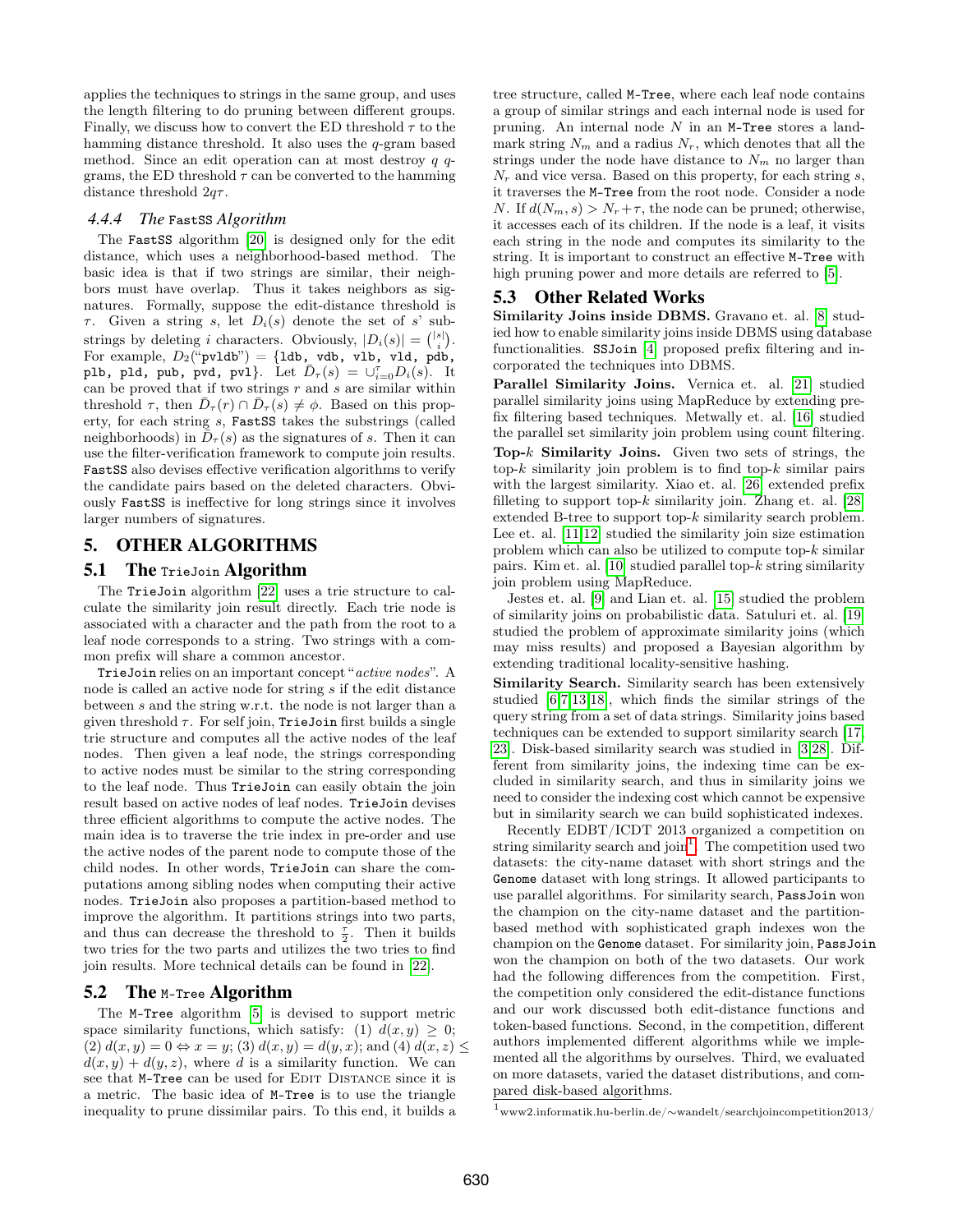<span id="page-6-9"></span>

# 6. EXPERIMENTS

We conducted extensive experiments to compare existing string similarity join algorithms. Our experimental goal was to evaluate running time, candidate size, memory usage and scalability of different algorithms. The running time was the total time to compute the join results, including sorting tokens, generating signatures, indexing signatures, filtering and verification (if necessary). The candidate size was the number of candidates generated in the filtering step. The memory usage was the peak memory used during the algorithm execution. We compared the following algorithms.

Character-based Metrics. ListMerger [\[13,](#page-11-3)[18\]](#page-11-11), AllPair [\[2\]](#page-11-13), EDJoin [\[25\]](#page-11-8), QChunk [\[17\]](#page-11-5), AdaptJoin [\[23\]](#page-11-15), VChunk [\[24\]](#page-11-14), PassJoin [\[14\]](#page-11-4), PartEnum [\[1\]](#page-11-0), FastSS [\[20\]](#page-11-6), TrieJoin [\[22\]](#page-11-7), BiTrieJoin [\[22\]](#page-11-7), M-Tree [\[5\]](#page-11-1). BiTrieJoin was the improved version of TrieJoin by using two tries as discussed in Section [5.1.](#page-5-1) We implemented the best algorithm DivideSkip [\[13\]](#page-11-3) for ListMerger. Token-based Metrics. ListMerger [\[13](#page-11-3)[,18\]](#page-11-11), AllPair [\[2\]](#page-11-13), PPJoin [\[27\]](#page-11-9), PPJoin+ [\[27\]](#page-11-9), AdaptJoin [\[23\]](#page-11-15), PassJoin [\[14\]](#page-11-4), PartEnum [\[1\]](#page-11-0). As discussed in Section [4.3.3,](#page-3-2) we used PPJoin to denote the algorithm which only contained the first optimization (position filtering) and PPJoin+ to denote the algorithm which used two optimizations (position  $\&$  suffix filtering).

All the algorithms were implemented by ourselves using  $C_{++}$ , compiled by GCC 4.8.2 with  $-O3$  flag. All the experiments were conducted on a Ubuntu server with two Intel Xeon E5420 CPUs (8 cores, 2.5GHz) and 32GB memory.

Datasets. We used a variety of datasets with different characteristics which were also widely used in previous works. Tables [3-](#page-6-0)[4](#page-6-1) showed the details of the datasets. For EDIT Distance we used the following datasets.

Short Strings: Word [\[22\]](#page-11-7) was a set of real English words and its average string length was 8.7. Querylog [\[14](#page-11-4)[,22,](#page-11-7)[23\]](#page-11-15) was a set of query  $\log$  strings<sup>[2](#page-6-2)</sup> and the average length was 18.9. These datasets can be used in data cleansing applications. Middle-Length Strings: DBLP [\[1,](#page-11-0)[2](#page-11-13)[,14,](#page-11-4)[17](#page-11-5)[,23–](#page-11-15)[25](#page-11-8)[,27\]](#page-11-9) included publication titles<sup>[3](#page-6-3)</sup> and the average string length was  $70.3$ . It can be used in duplicate detection applications.

Long Strings: Genome was a dataset of human gene sequences[4](#page-6-4) and the average length was 100. It can be used

<span id="page-6-8"></span><span id="page-6-0"></span>

|                                                         | Table 3: Datasets for ED. |                          |
|---------------------------------------------------------|---------------------------|--------------------------|
| Dataset   Cardinality   Avg Len   Max Len   Size   Type |                           |                          |
| $Word \t 199893$                                        |                           | $29 \mid 12M \mid$ Short |

| Word     | 122.823   | 8.7  | 29  | .2M  | Short  |
|----------|-----------|------|-----|------|--------|
| Querylog | 500,000   | 18.9 | 500 | 9.7M | Short  |
| DBLP     | 1,000,000 | 70.3 | 766 | 69M  | Middle |
| Genome   | 250,000   | 100  | 100 | 25M  | Long   |

<span id="page-6-1"></span>

| Lable 4. Datasets for GAC, COS and DICE. |             |         |         |      |        |  |
|------------------------------------------|-------------|---------|---------|------|--------|--|
| $\text{Dataset}$                         | Cardinality | Avg Tok | Max Tok | Size | Type   |  |
| Trec                                     | 347.949     | 75      | 273     | 103M | Small  |  |
| Enron                                    | 245,567     | 135     | 3162    | 129M | Middle |  |
| Wiki                                     | 4,000,000   | 213     | 36907   | 3.2G | Large  |  |

in data integration applications.

For JACCARD, COSINE and DICE, we used the following datasets. We used white spaces to tokenize each string.

Small Token Number: Trec [\[2,](#page-11-13)[17](#page-11-5)[,24,](#page-11-14)[25](#page-11-8)[,27\]](#page-11-9) was a set of documents from the well-known benchmark in information re-trieval<sup>[5](#page-6-5)</sup> and the average token number was 75. It can be used in data cleansing applications.

Middle Token Number: Enron [\[2,](#page-11-13)[23](#page-11-15)[,27\]](#page-11-9) included a set of emails with titles and bodies<sup>[6](#page-6-6)</sup> and the average token number was 135. It can be used in data integration applications.

Large Token Number: Wiki [\[19\]](#page-11-24) included a set of English wikipedia webpages<sup>[7](#page-6-7)</sup> and the average token number was 213. It can be used in document clustering applications.

Global Ordering. Algorithms for token-based metrics required the tokens to be sorted in a global ordering. Some algorithms for EDIT DISTANCE needed to sort grams using a global ordering. We used the best order for all algorithms. For PartEnum and PassJoin, the best order is random order. For other algorithms, the best order is idf order.

# <span id="page-6-10"></span>**6.1 Experiments on EDIT DISTANCE**

Parameter Selection. Many existing algorithms required to tune parameters to achieve the best performance. The qgram based algorithms, e.g., ListMerger, AllPair, EDJoin,  $QChunk$  and AdaptJoin, required to tune parameter q. VChunk required to tune parameter scale. PartEnum required to tune parameters N1 and N2. Figure [2](#page-6-8) shows the results. As PartEnum was slow, we ran it on a small dataset DBLP-50K (by randomly selecting 50K string from DBLP) and other algorithms were run on the DBLP dataset.

<span id="page-6-2"></span> $^{2}$ <http://www.gregsadetsky.com/aol-data/>

<span id="page-6-3"></span><sup>3</sup> <http://dblp.uni-trier.de/xml/>

<span id="page-6-4"></span><sup>4</sup> <http://www.1000genomes.org/>

<span id="page-6-6"></span><span id="page-6-5"></span> $^{5}$ [http://trec.nist.gov/data/t9\\_filtering.html](http://trec.nist.gov/data/t9_filtering.html)

<sup>6</sup> <http://www.cs.cmu.edu/~enron/>

<span id="page-6-7"></span> $7$ <http://dumps.wikimedia.org/>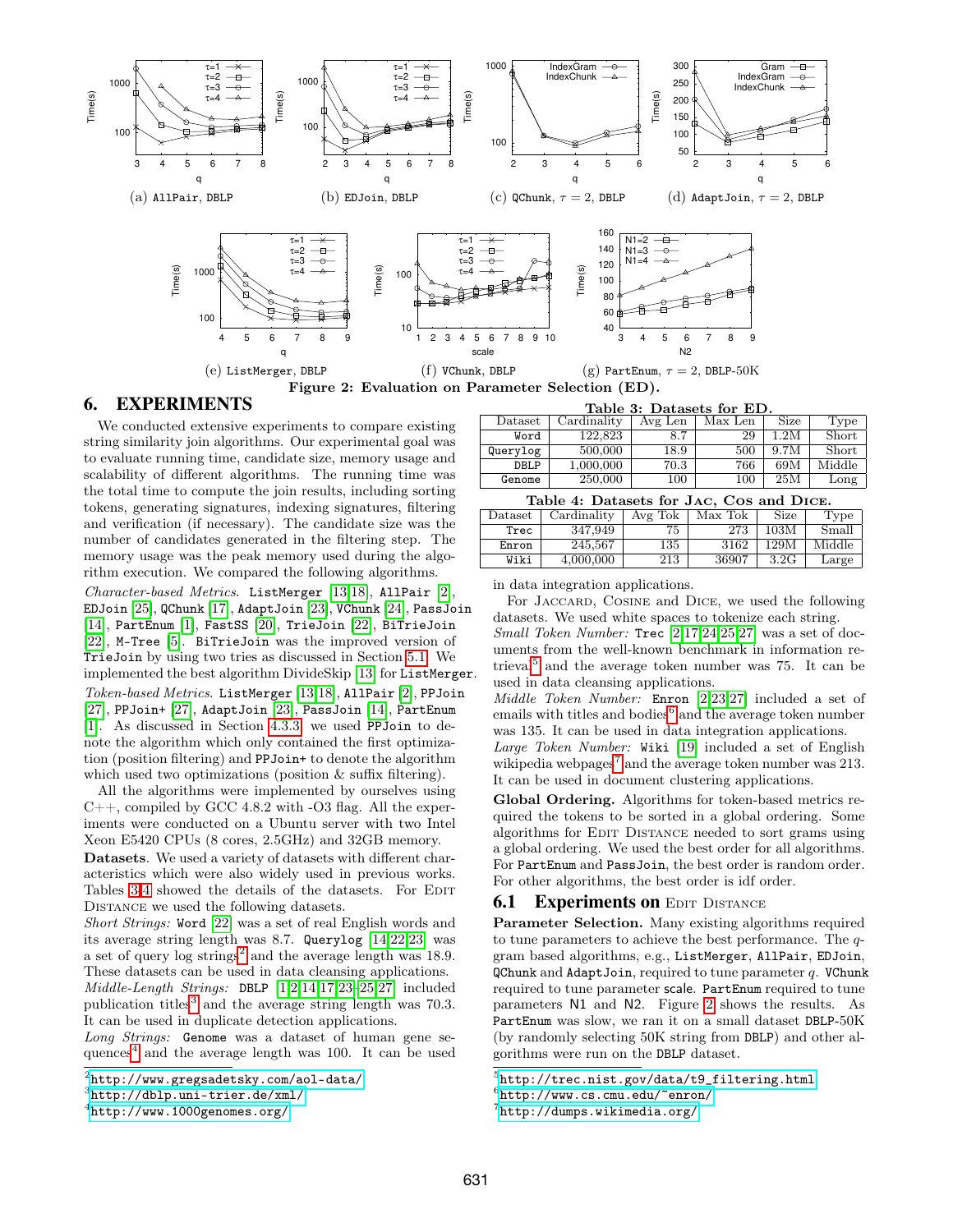

<span id="page-7-1"></span><span id="page-7-0"></span>Figure 3: Evaluation on DBLP-50K (ED).

|  |  | Table 5: Best parameter values for Figure 3. |  |  |  |
|--|--|----------------------------------------------|--|--|--|
|--|--|----------------------------------------------|--|--|--|

| Method        | $ED = 1$      | $ED = 2$      | $ED = 3$    | $ED = 4$    |
|---------------|---------------|---------------|-------------|-------------|
| AdaptJoin     | $q = 2$       | $q = 2$       | $q = 3$     | $q = 3$     |
| AllPair       | $q = 3$       | $q = 4$       | $q = 5$     | $q = 5$     |
| EDJoin        | $q = 2$       | $q = 3$       | $q = 3$     | $q = 3$     |
| PartEnum      | $N1/N2 = 3/6$ | $N1/N2 = 3/3$ | $N1/N2=2/4$ | $N1/N2=2/5$ |
| <b>OChunk</b> | $q = 2$       | $q = 3$       | $q = 3$     | $q = 4$     |
| VChunk        | $scale = 1$   | $scale = 2$   | scale $=$ 3 | scale $=3$  |
| ListMerger    | $q = 6$       | $q = 7$       | $q = 8$     | $=7$        |
|               |               |               |             |             |

We have the following observations. First, different parameter choices indeed had effect on the performance, thus it is very important to select an appropriate parameter. For example, consider EDJoin in Figure [2\(b\).](#page-6-9) The performance on  $q = 2$  was much worse than that on  $q = 3$ . Second, for the gram-based methods, q should be neither too large nor too small, because a large  $q$  involved large numbers of signatures (the number of signatures is related to q, e.g.,  $q\tau + 1$ ) and a small  $q$  leaded to low pruning power (short grams had large probabilities to match). Thus we should carefully choose an appropriate parameter  $q$ . Third, QChunk had two strategies to build indexes: (1) indexing  $q$ -grams; and (2) indexing  $q$ chunks, and AdaptJoin had three strategies, (1) traditional  $q$ -gram based method; (2) indexing  $q$ -grams; and (3) indexing q-chunks. We can see that it was rather hard to select the best strategy and the two methods required to tune different strategies to achieve the best performance, and this was coincided with the findings in the original papers.

In the following experiments, for each threshold  $\tau$ , we tuned the parameters for every algorithm and reported the best performance each algorithm can achieve.

Small Dataset. As PartEnum and M-Tree were rather inefficient, we first compared all algorithms on the small dataset DBLP-50K. Figure [3](#page-7-0) shows the results and Table [5](#page-7-1) shows the best parameters. (Since there are many experiment figures, we cannot show the best parameter values for the following experiments due to the space constraints.) We also evaluated the M-Tree algorithm but it failed to report results within 2 hours. In the rest of the experiments, we do not show the result in the figure if the corresponding algorithm cannot return results within 2 hours.

We have the following observations. First, PartEnum were much worse than other algorithms because PartEnum was designed for hamming distance and had low pruning power for other similarity metrics. Thus we excluded it in the remainder of the experiments. Second, FastSS can only compute the results for small thresholds, e.g., 1 and 2. This is because it was designed for short strings, and for long strings it involved exponential numbers of signatures. We will compare it deeply on datasets with extremely short strings later. Third, TrieJoin was efficient for small thresholds but inefficient for large thresholds. This is because, for large thresholds, it involved large numbers of active nodes which was rather expensive to calculate. BiTrieJoin could alleviate such problems as it can decrease the threshold by half. Fourth, PassJoin achieved the best performance since it had large pruning power using the partition-based strategy which was effective for both long strings and short strings. Fifth, some q-gram based algorithms, e.g., AllPair, EDJoin, QChunk, achieved similar results. As these algorithms relied on q, their signatures were usually short and leaded to low pruning power.

Datasets with Short Strings. Since FastSS only achieved high performance on datasets with short strings, we conducted an experiment on the Word dataset with average string length of 8.7. We compared with other two algorithms PassJoin and BiTrieJoin which were also efficient for short strings. Figure [4](#page-8-0) shows the results. FastSS was faster than both PassJoin and BiTrieJoin. This is because the signatures of FastSS have much stronger pruning power. However FastSS had rather large space overhead to maintain the signatures as it generated exponential numbers of signatures. In terms of candidate sizes, as BiTrieJoin did not involve false positives, its candidate number was the minimum. FastSS had smaller numbers of candidates than PassJoin which implied it had larger pruning power.

Large Datasets. We evaluated the algorithms on large datasets. As many algorithms cannot return results in 2 hours on the Genome dataset, we used Genome-100K (by randomly selecting 100K strings from Genome). Figure [5](#page-8-1) shows the results. We have the following observations. First, PassJoin was nearly the best among all the algorithms. On the Genome dataset with long strings, PassJoin was much faster than other algorithms, even by an order of magnitude. Similar results can be achieved on the DBLP dataset with middle length strings. On the datasets with short strings, PassJoin and BiTrieJoin achieved similar results and outperformed other algorithms. Second, similarity joins were hard for datasets with short strings using large thresholds, since there were many similar pairs and it was rather hard to select appropriate signatures to prune dissimilar pairs.

Scalability. We evaluated the scalability of different algorithms, including running time, candidate numbers, and memory usage. Figure [6](#page-8-2) shows the result. We can see that BiTrieJoin and PassJoin outperformed other algorithms. This is consistent with results on the large datasets. Moreover, with the increase of dataset sizes, PassJoin nearly achieved the linear results, and this was also attributed to its effective pruning techniques. PassJoin involved less memory than other algorithms, because the number of signatures in the q-gram-based methods depended on the string length, while that of PassJoin relied on threshold  $\tau$ . BiTrieJoin and TrieJoin had the smallest number of candidates as they directly computed the answers.

R-S Join. We evaluated the R-S join on the Word dataset. We randomly divided the original dataset into two sets with cardinalities ratio of 1:4. We compared FastSS, PassJoin, and BiTrieJoin. For each algorithm, we tested two strategies: indexing the smaller set or indexing the larger set. Figure [7](#page-8-3) shows the results. We can see that these algorithms can efficiently support R-S join and the running time of the different choices of which part to index was similar.

Algorithm Selection. We report our findings from the results and discuss how to select appropriate algorithms (Table [6\)](#page-8-4). On the datasets with short strings,  $FastSS$ ) PassJoin ∼ BiTrieJoin > AdaptJoin > TrieJoin > QChunk ∼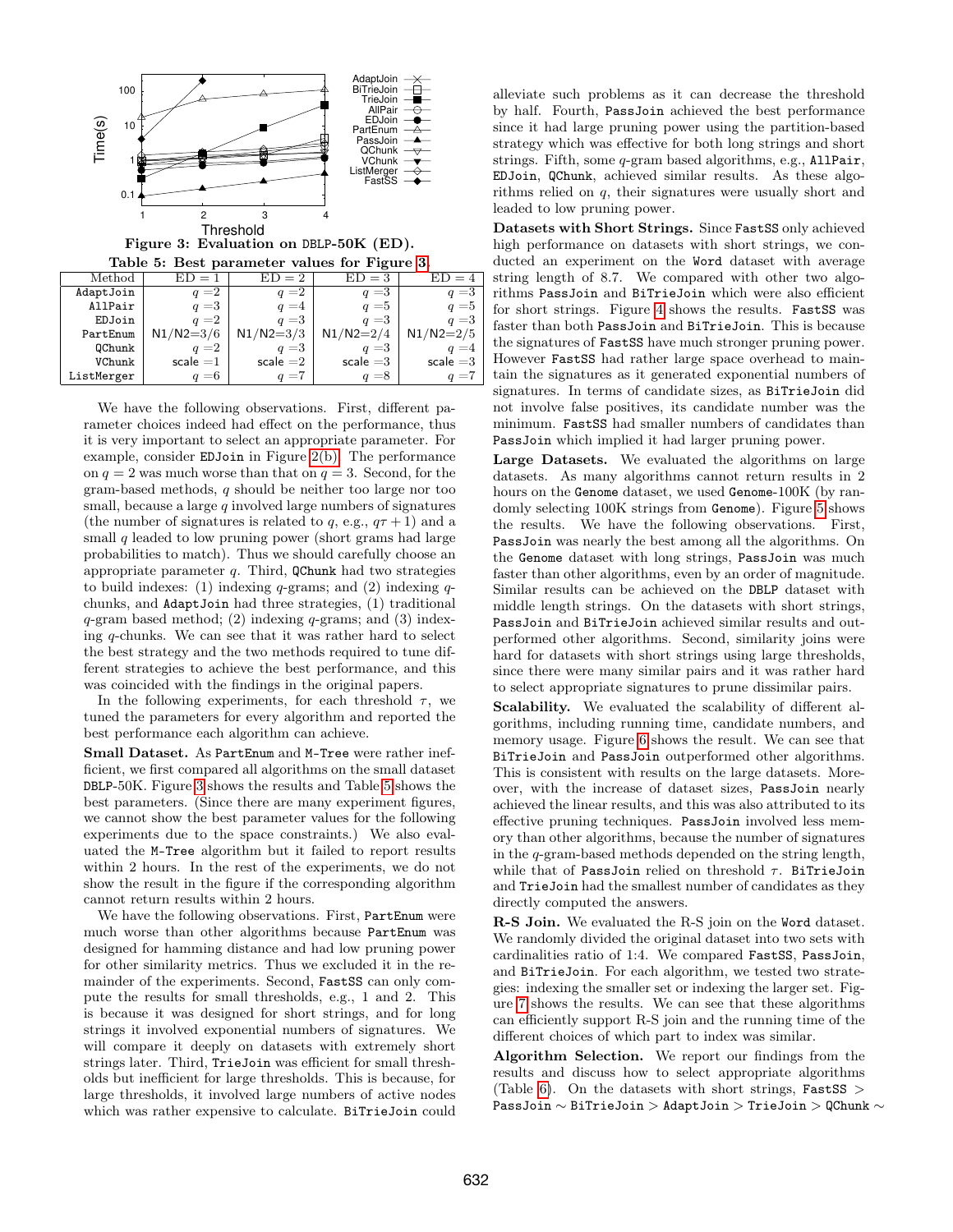<span id="page-8-0"></span>

Threshold Figure 7: Evalution on R-S Join (Word, ED). Table 6: Algorithm Selection for ED.

<span id="page-8-4"></span><span id="page-8-3"></span>1 2 3

<span id="page-8-2"></span>1

| Datasets              | Suggested Algorithms |
|-----------------------|----------------------|
| <b>Short Strings</b>  | FastSS & PassJoin    |
| Middle-length Strings | PassJoin             |
| Long Strings          | PassJoin             |

 $EDJoin$  > ListMerger > VChunk > AllPair  $\gg$  PartEnum  $\gg$ M-Tree, where ∼ denotes similar performance, > denotes better, and  $\gg$  denotes significantly better. On the datasets with long strings, PassJoin > BiTrieJoin > EDJoin > AdaptJoin > QChunk > VChunk > ListMerger ∼ AllPair > TrieJoin ≫ PartEnum ∼ FastSS ≫ M-Tree. On the datasets with middle-length strings,  $PassJoin$  > VChunk > BiTrieJoin >  $Trieloin > AdaptJoin > QChunk > EDJoin > AllPair >$ ListMerger ≫ PartEnum ~ FastSS > M-Tree.

**6.2 Experiments on** JACCARD, COSINE and DICE Among algorithms for JACCARD, COSINE and DICE, only PartEnum required parameters and we tuned its parameters <span id="page-8-1"></span>as discussed in Section [6.1.](#page-6-10) Due to space constraint, we

datasets. As many algorithms cannot return results in 2 hours on the Wiki dataset, we used Wiki-400K (by randomly selecting 400K strings from Wiki). Figure [8](#page-9-0) shows the results. Since PassJoin and PartEnum are very slow for Cosine and Dice, we only showed their results on Jaccard. We make the following observations. First, different token-based similarity metrics had no large effect on the performance of different algorithms. In other words, these algorithms nearly achieved the same results on different metrics. Second, AllPair, PPJoin, PPJoin+ and AdaptJoin achieved similar results and outperformed PartEnum and PassJoin. Third, PPJoin and PPJoin+ were better than AllPair because the two filtering techniques (position and suffix filtering) can prune more dissimilar pairs. For large thresholds  $(\geq 0.8)$ , PPJoin+ was better than PPJoin because the suffix was long and the suffix filtering can significantly prune dissimilar pairs. For small similarity thresholds  $( $0.8$ ),$ PPJoin was better than PPJoin+, because the suffix was short and the suffix filtering was more expensive than calculating overlap directly. Fourth, on large similarity thresholds  $(\geq 0.8)$ , PPJoin+ was the best. On small thresholds  $(< 0.8)$ , AdaptJoin outperformed AllPair, PPJoin, PPJoin+. This is because for small thresholds, similarity join algorithms took longer time and AdaptJoin had opportunity to select adap-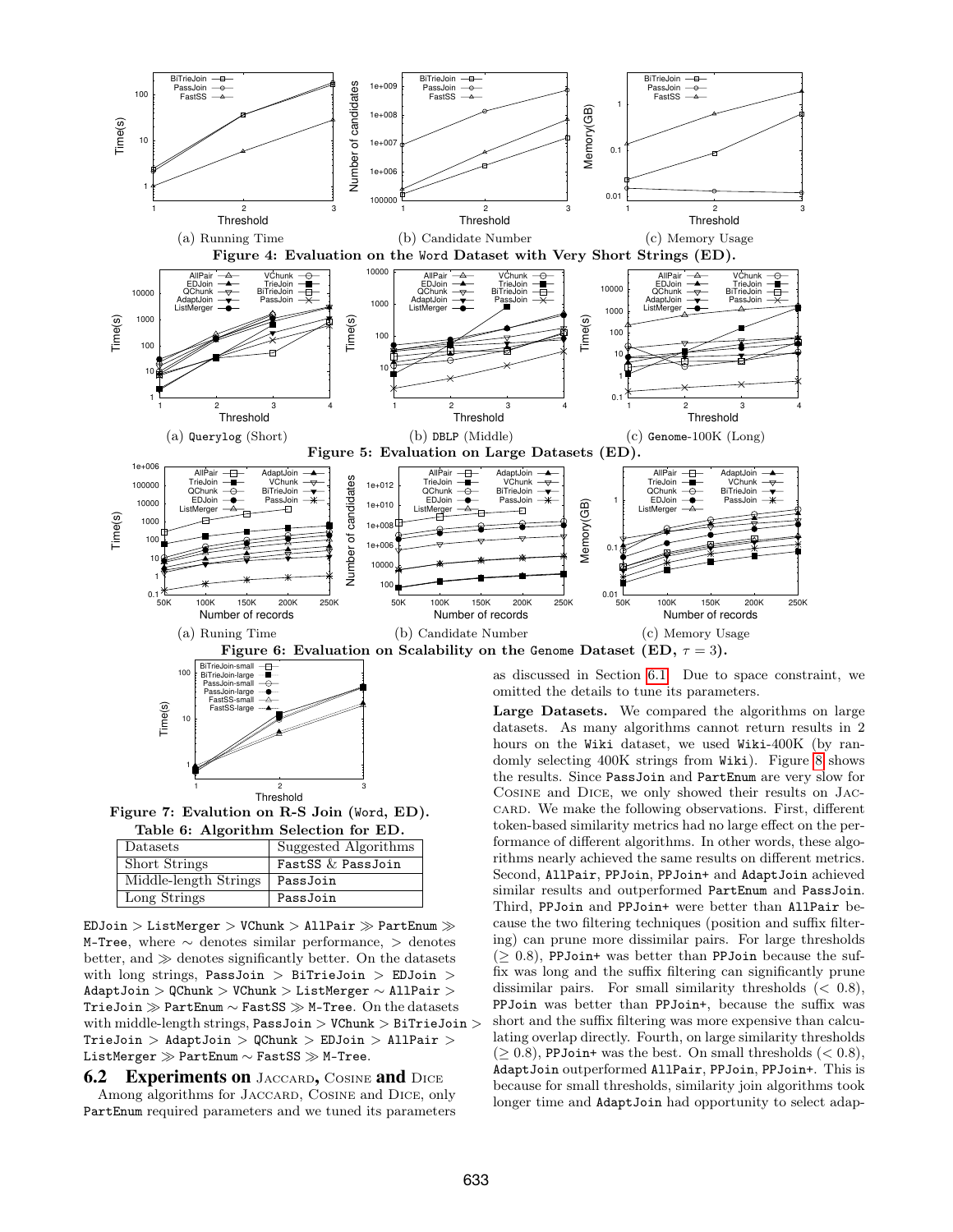

<span id="page-9-1"></span><span id="page-9-0"></span>from EDIT DISTANCE, different string lengths had no much effect on performance for token-based similarity metrics.

Scalability. We evaluated the scalability of different algorithms. Figure [9](#page-9-1) shows the results on the large dataset Wiki. We only showed the results of JACCARD since the results of Cosine and Dice are similar. We can see that when the number of strings was large, AdaptJoin was always the fastest one. This is because for large datasets, similarity join algorithms took long time to find similar pairs and AdaptJoin had large potential to select variable-length prefixes to improve the performance. AdaptJoin involved slightly larger indexes than PPJoin+ as AdaptJoin required to build additional index structures.

R-S Join. We evaluated the R-S join on the Wiki dataset. We randomly selected 2 million strings as one set and other 2 million strings as another set. We compared AllPair, PPJoin, PPJoin+ and AdaptJoin. For each algorithm, we tested two strategies, indexing the small set or indexing the large set. Figure [10](#page-9-2) shows the results. We can see that AdaptJoin still achieved the best performance. Moreover, AdaptJoin-small (indexing the small set) was slightly better than AdaptJoin-large (indexing the large set) because indexing small/large datasets will not affect the pruning power but indexing the large set will take longer time.

Algorithm Selection. We report our findings and discuss how to select an algorithm (Table [7\)](#page-9-3). On large datasets, for large thresholds, AdaptJoin > PPJoin > PPJoin > AllPair  $\gg$  ListMerger  $\gg$  PassJoin  $>$  PartEnum; for small thresholds, AdaptJoin > PPJoin > PPJoin+ > AllPair



<span id="page-9-3"></span><span id="page-9-2"></span>0.95 0.9 0.85 0.8

**Threshold** 

| Table 7: Algorithm Selection for JAC, Cos, DICE. |             |                      |  |  |
|--------------------------------------------------|-------------|----------------------|--|--|
| Datasets                                         | Thresholds  | Suggested Algorithms |  |  |
| Large Token No.                                  | Large/Small | AdaptJoin            |  |  |
| Small Token No.                                  | Large       | PPJoin+ $\&$ PPJoin  |  |  |
| Small Token No.                                  | Small       | AdaptJoin            |  |  |

ListMerger  $\gg$  PassJoin  $>$  PartEnum. On small datasets, for large thresholds, PPJoin+ > PPJoin > AdaptJoin > AllPair  $\gg$  ListMerger  $\gg$  PassJoin  $>$  PartEnum; for small thresholds, AdaptJoin > PPJoin > PPJoin+ > AdaptJoin > AllPair  $\gg$  ListMerger  $\gg$  PassJoin  $>$  PartEnum.

# 6.3 Other Experiments

 $100 \triangleleft$ 

PPJoin-small PPJoin+-small PPJoin+-large -AdaptJoin-small AdaptJoin-large

Time(s)

#### *6.3.1 Similarity Search*

We extended the similarity join algorithms to support similarity search and compared them with the similarity search algorithm ListMerger. We randomly selected 10K queries and reported the average search time. Figure [11](#page-10-0) shows the results. Note that TrieJoin and BiTrieJoin relied on dual subtrie pruning to achieve high performance and they cannot utilize this feature for similarity search and thus they were inefficient for similarity search. In addition, AllPair was always slower than EDJoin. Thus we did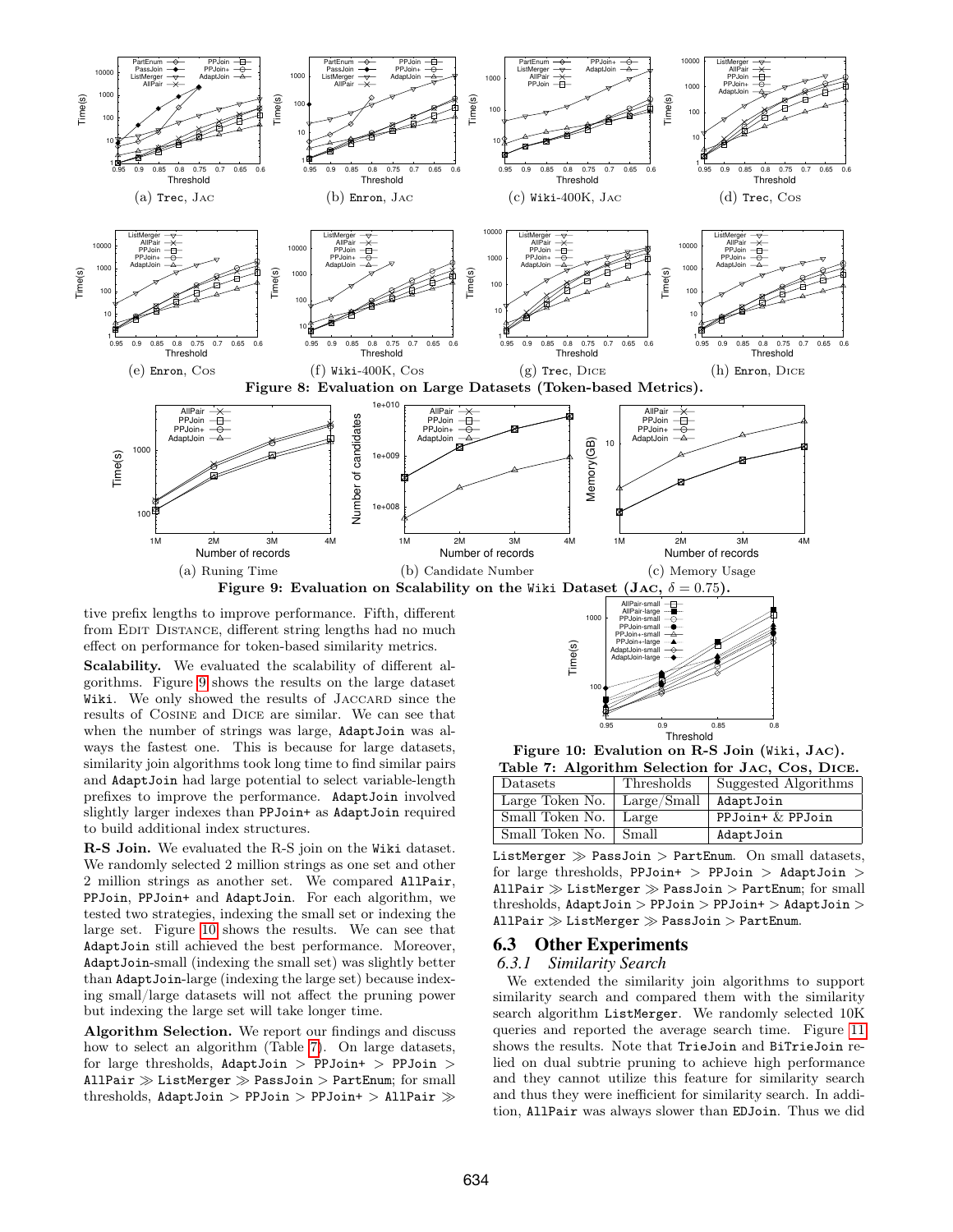<span id="page-10-0"></span>

<span id="page-10-1"></span>

than ListMerger as they shorten the signatures using effective signature-based techniques (e.g., prefix filtering) and accessed smaller numbers of signatures. On EDIT DISTANCE, the average search time was under 1 ms and PassJoin outperformed other methods; and on JACCARD, the average search time was also under 1 ms and PPJoin and PPJoin+ outperformed other algorithms. AdaptJoin was slower than PPJoin and PPJoin+ as AdaptJoin had additional overhead to select high-quality signatures.

#### *6.3.2 Evaluation on Parallel Algorithms*

We parallelized existing similarity join algorithms and evaluated the parallel algorithms. We used R-S joins as an example. We evenly split each dataset into two parts. We first indexed strings in one dataset and then performed search on strings in another dataset in parallel. Figure [12](#page-10-1) shows the results. We showed the running time of the index step and search step separately where the lower bar denoted the indexing time and the upper bar denoted the search time. We did not show ListMerger since it was too slow. We can see that the parallel algorithms can improve the performance. For example, PassJoin can improve the join time to 2 seconds on 8 nodes from 9 seconds on 1 node. We find that the speedup cannot reach the optimal value as we can parallelize the search step but cannot parallelize the indexing step. It is still challenging to devise efficient parallel algorithms.

#### *6.3.3 Evalutaion on Dataset Distribution*

We evaluated different dataset distributions. We generated four datasets with different distributions as follows. We first generated  $N = 400K$  distinct tokens and then constructed each string by randomly selecting tokens. The probability to select the *i*-th token  $t_i$  is  $p(t_i) = \frac{score(t_i)}{\sum_{1 \leq j \leq N} score(t_j)}$ where  $score(t_i) = \frac{1}{i}$  for Zipfian distribution,  $score(t_i) =$  $\frac{1}{N}$  for uniform distribution,  $score(t_i) = \int_{i-1}^{i} \frac{1}{\sigma \sqrt{2\pi}} e^{-\frac{(x-\mu)^2}{2\sigma^2}}$ for normal distribution. We generated two datasets using normal distribution with  $\mathcal{N}(0, (\frac{N}{3})^2)$   $(\mu = 0, \sigma = \frac{N}{3})$  and  $\mathcal{N}(\frac{N}{2},(\frac{N}{10})^2)(\mu=\frac{N}{2},\sigma=\frac{N}{10})$ . Each dataset contained 500K strings and each string contained 50 tokens. Figure [13](#page-10-2) shows the results. We can see that in the traditional Zipfian distribution, PPJoin, PPJoin+, and AdaptJoin achieved the best performance. However, for some special distributions such as uniform distribution, the performance for PPJoin and



<span id="page-10-2"></span>PPJoin+ were slightly worse. We got similar results for uniform distribution especially  $\mathcal{N}(\frac{N}{2}, (\frac{N}{10})^2)$ . The main reason is that the high pruning power of PPJoin and PPJoin+ relied on the low frequency of signatures in the prefix. In Zipfian distribution, the signatures in prefixes were tokens with largest idf and their frequencies were small. Thus the matching probability between different strings was low. However in other distributions, the matching probability can be larger than that in the Zipfian distribution. Instead, AdaptJoin can adaptively selected the high-quality prefixes and thus it still achieved higher performance in different distributions.

## *6.3.4 Evaluation on Disk-based Algorithms*

We extended similarity join algorithms to support really large datasets and compared them with ListMerger [\[3\]](#page-11-27) and B<sup>ed</sup>-tree [\[28\]](#page-11-10), which were specially designed for disk-based settings in order to support similarity search using diskbased indexes. We implemented two types of methods to support large datasets that cannot be loaded into the memory. The first built the disk-based indexes on strings in one dataset and performed search on strings in another dataset by utilizing the disk-based indexes (denoted by EDJoin-d, PPJoin-d). The second partitioned each dataset into several small groups and performed join algorithms on the small groups which can be loaded into the memory (denoted by EDJoin-p, PPJoin-p). For EDIT DISTANCE, we set the memory buffer as 64MB and for Jaccard, we set the buffer as 512MB, which were about 5% of memory used by inmemory algorithms EDJoin and PPJoin respectively. Figure [14](#page-11-28) shows the results. Our extended algorithms using the first strategy outperformed  $B^{ed}$ -tree but were worse than ListMerger as  $B^{ed}$ -tree involved large numbers of random accesses and ListMerger avoided unnecessary disk accesses using a novel physical layout for inverted indexes. Our extended algorithms using the second strategy outperformed ListMerger, as we loaded the data into memory, used inmemory methods to compute results, and avoided randomly accessing disk-based indexes. Thus for similarity search the disk-based methods were better but for similarity joins the partition-based methods achieved higher performance.

#### *6.3.5 Comparision with Approxiamte Algorithms*

We compared with approximate similarity join algorithms, BayesLSH-lite [\[19\]](#page-11-24), which approximately computed the results and may miss results. We set the expected recall of

,